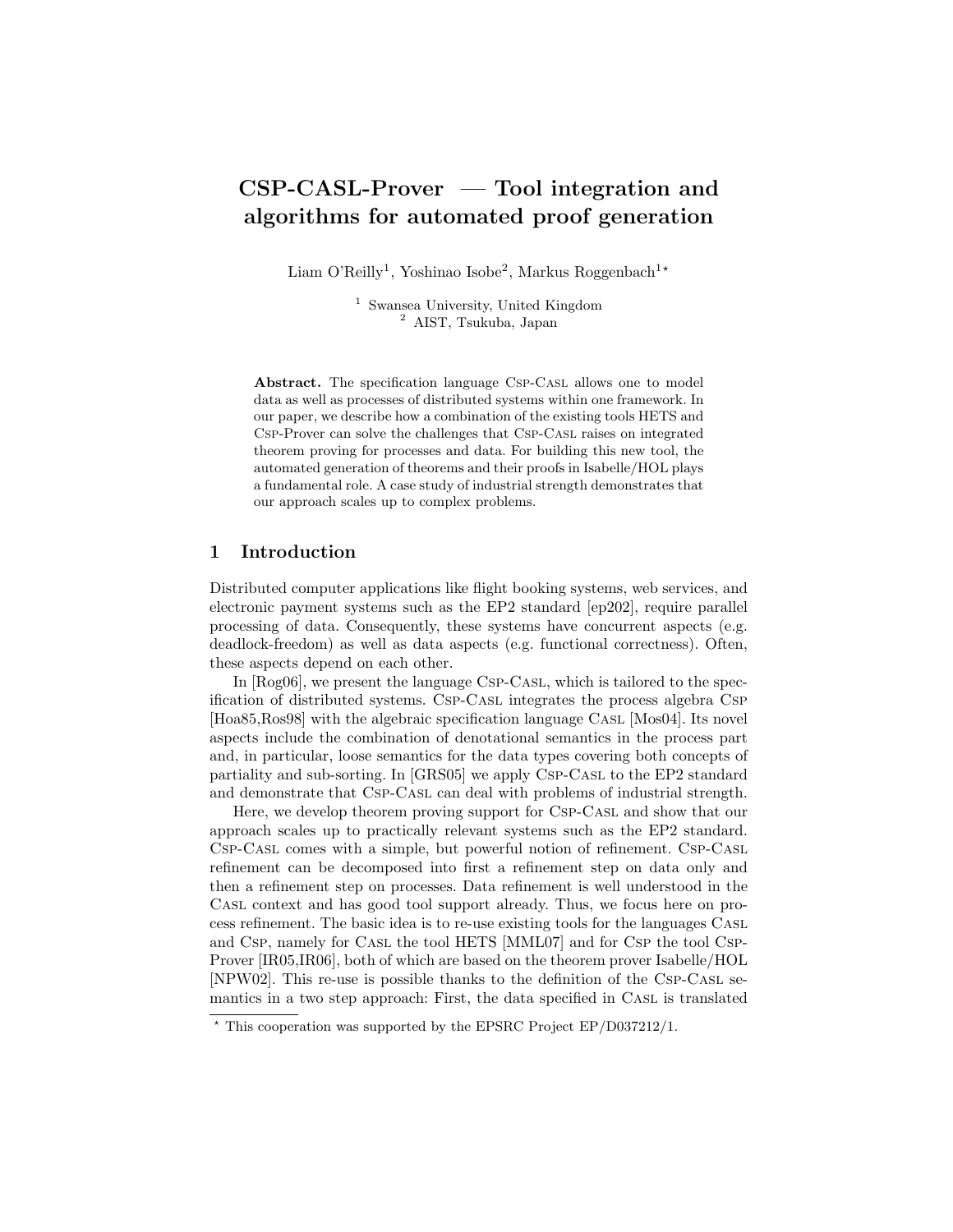into an alphabet of communications, which, in the second step, is used within the processes, where the standard Csp semantics are applied.

The main issue in integrating the tools HETS and Csp-Prover into a Csp-CASL-Prover is to implement – in Isabelle/HOL – CSP-CASL's construction of an alphabet of communications out of an algebraic specification of data written in Casl. The correctness of this construction relies on the fact that a certain relation turns out to be an equivalence relation. Although this has been proven to hold under certain conditions, we chose to prove this fact for each Csp-Casl specification individually. This adds an additional layer of trust. It turns out that the alphabet construction, the formulation of the justification theorems (establishing the equivalence relation), and also the proofs of these theorems can be automatically generated.

Closely related to Csp-Casl is the specification language  $\mu$ CRL [GP95]. Here, data types have loose semantics and are specified in equational logic with total functions. The underlying semantics of the process algebraic part is operational.  $[BFG<sup>+</sup>05]$  presents - on the fly, as the focus of the paper is on protocol verification – the prototype of a  $\mu$ CRL-Prover based on the interactive theorem prover PVS [ORS92]. The chosen approach is to represent the abstract  $\mu$ CRL data types directly by PVS types, and to give a subset of  $\mu$ CRL processes, namely the linear process equations, an operational semantics in terms of labelled transition systems. Thanks to  $\mu$ CRL's simple approach to data – neither sub-sorting nor partiality are available – there is no need for an alphabet con $struction - as it is also the case in CSP-CASL in the absence of sub-sorting and$ partiality. Concerning processes, Csp-Casl provides semantics to full Csp by reusing the implementation of various denotational Csp semantics in Csp-Prover.

Our paper is organized as follows: Section 2 introduces the Csp-Casl semantics along with a case study from the EP2 system. Section 3 describes the existing tools which we make use of. The overall architecture of Csp-Casl-Prover is presented in Section 4. Section 5 discusses in detail how we build a single alphabet which can be used as a parameter for the process type in Csp-Prover. Then we consider how integration theorems can lift proof obligations on the alphabet back onto proof obligations over the data from a Csp-Casl specification. In Section 7 we analyze which parts of our Isabelle code are specification dependent. Section 8 finishes our paper with a case study on how to prove deadlock freedom of a dialog within the EP2 system.

# 2 CSP-CASL

Csp-Casl [Rog06] is a comprehensive language which combines processes written in Csp  $[Hoa85, Ros98]$  with the specification of *data types* in Casl [Mos04]. The general idea is to describe reactive systems in the form of processes based on Csp operators, where the communications of these processes are the values of data types, which are loosely specified in Casl. All standard Csp operators are included, such as multiple prefix, the various parallel operators, operators for non-deterministic choice, communication over channels. Concerning Casl fea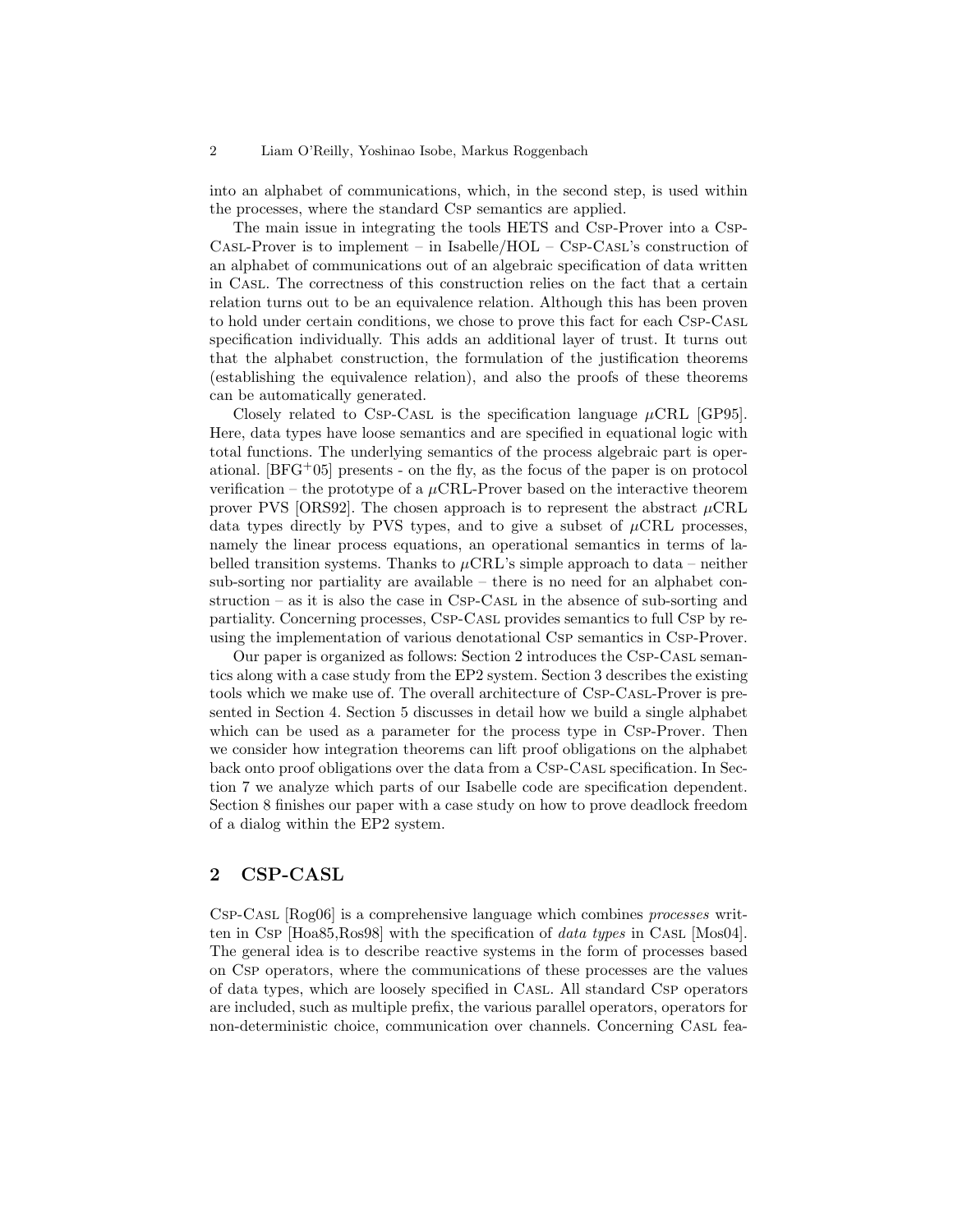tures, the full language is available to specify data types, namely many-sorted first order logic with sort-generation constraints, partiality, and sub-sorting.

 $Syntactically, a CSP-CASL specification with name N consists of a data part$  $Sp$ , which is a structured CASL specification, an (optional) channel part  $Ch$  to declare channels, which are typed according to the data part, and a process part P written in Csp, within which Casl terms are used as communications, Casl sorts denote sets of communications, relational renaming is described by a binary Casl predicate, and the Csp conditional construct uses Casl formulae as conditions – see Figure 1 for an instance of this scheme:

### ccspec  $N =$  data  $Sp$  channel  $Ch$  process  $P$  end

#### 2.1 EP2 in CSP-CASL

As a running example, we choose a dialog nucleus of the EP2 system [ep202], see [GRS05] for further details of the modelling approach. In this dialog, the credit card terminal and another component, the so-called acquirer, are supposed to exchange initialization information over the channel C SI Init. The messages on this channel can be classified into SessionStart, SessionEnd, ConfigDataRequest and ConfigDataResponse. In order to prove that the dialog is deadlock-free, we need to ensure that messages of type ConfigDataRequest are different from messages of type SessionEnd. The terminal initiates the dialog by sending a message of type SessionStart, see the process Ter\_Init. The acquirer receives this message, see the process Acq Init. In Acq ConfigManagement, the acquirer then takes the internal decision either to end the dialog by sending the message e of type SessionEnd or to start a data exchange with the terminal. The terminal, on the other side, waits in the process Ter ConfigManagement for a message from the acquirer. Depending on the type of this message, the terminal ends the dialog with SKIP, engages in a data exchange, or executes the deadlock process STOP. The system consists of the parallel composition of terminal and acquirer. Should one of these two components be in a deadlock, the whole system will be in deadlock.

The original dialog in EP2 has many more possibilities for the data exchange. To this end, it involves 11 sorts, but it exhibits the same structure. For simplicity, we present here only the above nucleus. However, we successfully applied our approach to the full dialog. Our proof on deadlock freedom (see Section 8) scales up from the nucleus to the real version.

### 2.2 CSP-CASL semantics

Semantically, a Csp-Casl specification is a family of process denotations for a CSP process, where each model of the data part  $Sp$  gives rise to one process denotation. The definition of the language Csp-Casl is generic in the choice of a specific Csp semantics. For example, all denotational Csp models mentioned in [Ros98] are possible parameters.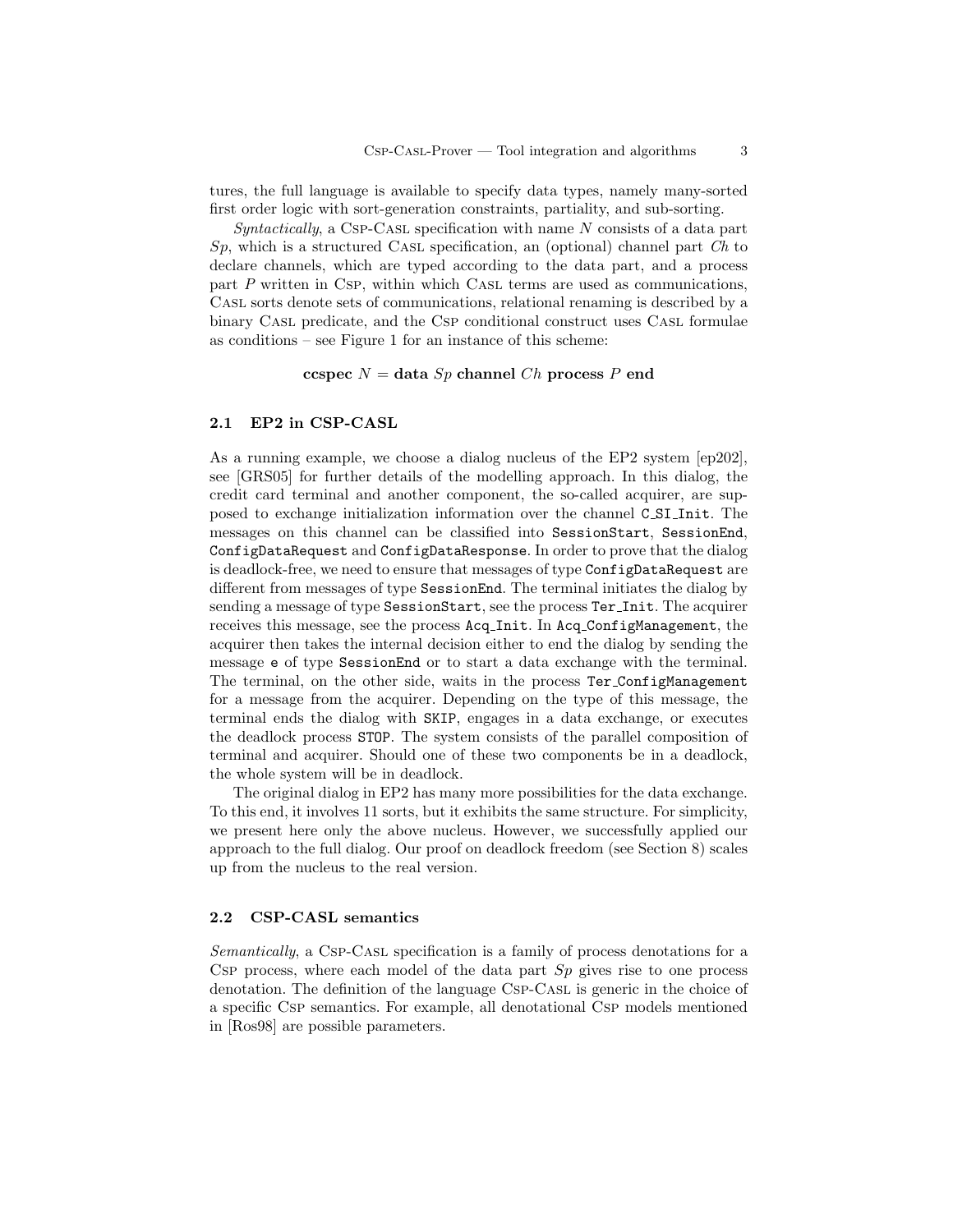```
ccspec GetInitialisationData =
 data sorts SessionStart, SessionEnd,
              ConfigDataRequest, ConfigDataResponse < D_SI_Init
        forall x:ConfigDataRequest; y:SessionEnd . not (x=y)
        ops r: ConfigDataRequest; e: SessionEnd
 channel C_SI_Init: D_SI_Init
 process
 let Ter_Init = C_SI_Init ! sessionStart: SessionStart
                  -> Ter_ConfigManagement
      Ter_ConfigManagement = C_SI_Init ? configMess
        -> IF (configMess: SessionEnd) THEN SKIP ELSE
            (IF (configMess: ConfigDataRequest) THEN
             C_SI_Init ! response: ConfigDataResponse
              -> Ter_ConfigManagement ELSE STOP)
       Acq_Init = C_SI_Init ? sessionStart: SessionStart
                  -> Acq_ConfigManagement
       Acq_ConfigManagement =
            C_SI_Init ! e -> SKIP
         |~| C_SI_Init ! r -> C_SI-Init ? response: ConfigDataResponse
             -> Acq_ConfigManagement
 in Ter_Init |[ C_SI_Init ]| Acq_Init
```
Fig. 1. Nucleus of an EP2 dialog.

The semantics of CsP-CASL is defined in a two-step approach  $3$ , see Figure 2. Given a Csp-Cast specification  $(S_p, P)$ , in the first step we construct for each model M of Sp a CsP process  $P'(A(\beta(M)))$ . To this end, we define for each model M, which might include partial functions, an equivalent model  $\beta(M)$  in which partial functions are totalized.  $\beta(M)$  gives rise to an alphabet of communications  $A(\beta(M))$ . In the second step we point-wise apply a denotational CSP semantics. This translates a process  $P'(A(\beta(M)))$  into its denotation  $d_M$  in the semantic domain of the chosen Csp model.

In the following we sketch the alphabet construction – see [Rog06] for the full details. The purpose of the alphabet construction is to turn a CASL model into an alphabet of communications. Casl models are defined in two steps: First, we define what a model over a many-sorted signature is. Using this concept we then define what a model over a sub-sorted signature is.

A many-sorted signature  $\Sigma = (S, TF, PF, P)$  consists of

- $-$  a set S of sorts,
- two S<sup>\*</sup> × S-sorted families  $TF = (TF_{w,s})_{w \in S^*, s \in S}$  and  $PF = (PF_{w,s})_{w \in S^*, s \in S}$ of total function symbols and partial function symbols, respectively, such that  $TF_{w,s} \cap PF_{w,s} = \emptyset$  for each  $(w,s) \in S^* \times S$ , and – a family  $P = (P_w)_{w \in S^*}$  of predicate symbols.

<sup>3</sup> We omit the syntactic encoding of channels into the data part.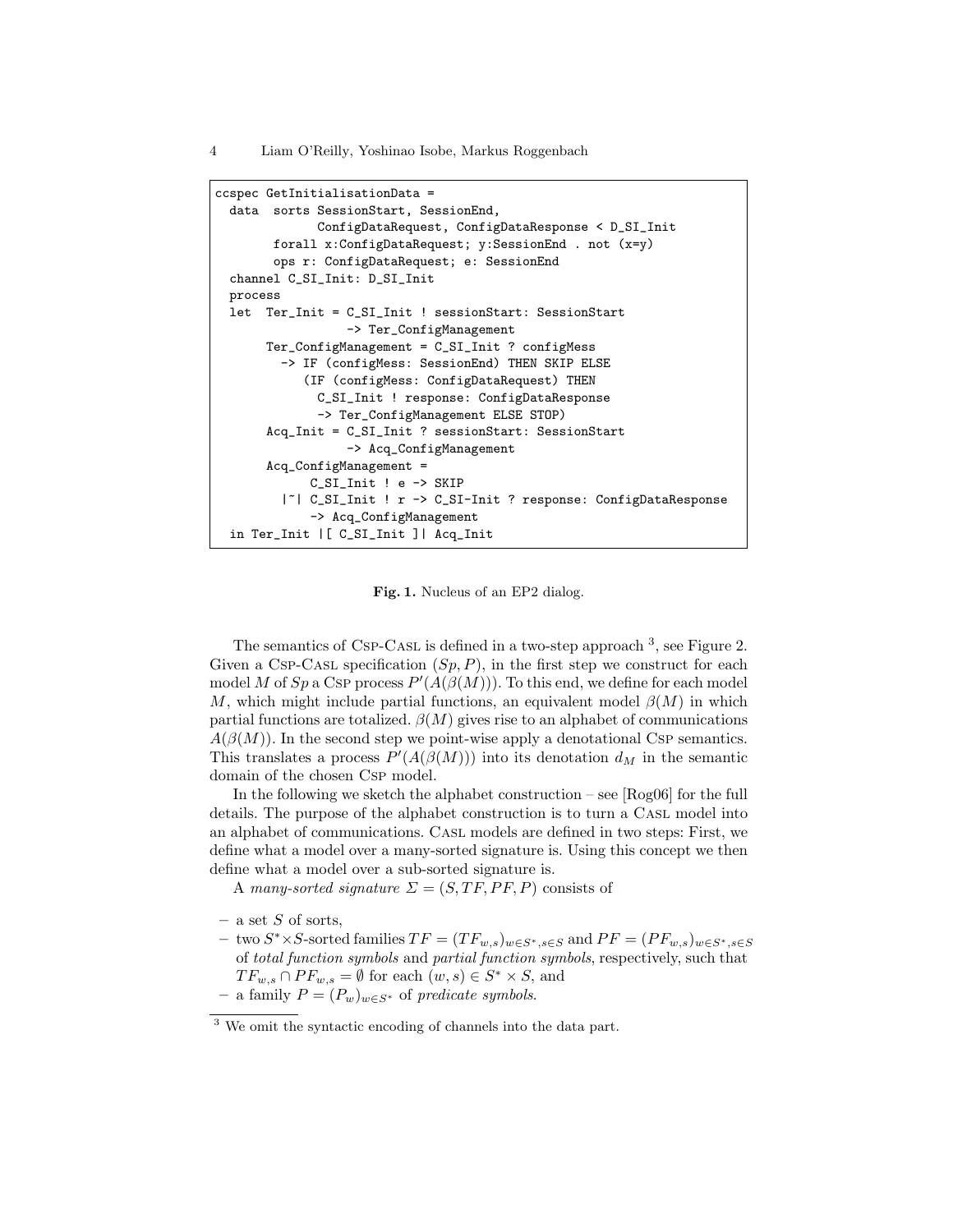

Fig. 2. Csp-CasL semantics.

Given a many-sorted signature  $\Sigma = (S, TF, PF, P)$ , a many-sorted  $\Sigma$ -model M consists of

- a non-empty carrier set  $M_s$  for each  $s \in S$ ,
- a partial function  $(f_{w,s})_M : M_w \to M_s$  for each function symbol  $f \in TF_{w,s}$ ∪  $PF_{w,s}$ , the function being total for  $f \in TF_{w,s}$ , and
- a relation  $(p_w)_M \subseteq M_w$  for each predicate symbol  $p \in P_w$ .

Together with the standard definition of first order logic formulae and their satisfaction, this definition yields the institution  $PFOL^=$ , see [Mos02] for the details.

A sub-sorted signature  $\Sigma = (S, TF, PF, P, \leq)$  consists of a many-sorted signature  $(S, TF, PF, P)$  together with a reflexive and transitive sub-sort relation  $\leq_S \subseteq S \times S$ . With each sub-sorted signature  $\Sigma = (S, TF, PF, P, \leq)$  we associate a many-sorted signature  $\hat{\Sigma} = (\hat{S}, \hat{T}F, \hat{P}F, \hat{P})$ , which extends the underlying many-sorted signature  $(S, TF, PF, P)$  with

- a total *injection* function symbol  $\text{inj}: s \to s'$  for each pair of sorts  $s \leq_{S} s'$ ,
- a partial projection function symbol  $\text{pr}: s' \rightarrow ?s$  for each pair of sorts  $s \leq_{S} s'$ , and
- an unary membership predicate symbol  $\epsilon_{s'}^s$ : s' for each pair of sorts  $s \leq_S s'$ .

Sub-sorted Σ-models are many-sorted  $\Sigma$ -models satisfying in PFOL<sup>=</sup> a set of axioms  $\hat{J}(\Sigma)$ , which prescribe how the injection, projection, and membership behave<sup>4</sup>. A typical axiom in  $\hat{J}(\Sigma)$  is  $\text{inj}_{s,s}(x) \triangleq x$  for  $s \in S$ . Together with the definition of sub-sorted first order logic formulae and their satisfaction, this definition yields the institution  $SubPFOL^=$ , see [Mos02] for the details.

Given a sub-sorted model M on carrier sets, its strict extension  $\beta(M)$  is defined as:  $\beta(M)_s = M_s \cup \{\perp\}$  for all  $s \in \hat{S}$ , where  $\perp \notin M_s$  for all  $s \in \hat{S}$ . The strict extension is uniquely determined. We say that a signature  $\Sigma = (S, TF, PF, P, \leq)$ has local top elements, if for all  $u, u', s \in S$  the following holds: if  $u, u' \geq s$  then there exists  $t \in S$  with  $t \geq u, u'$ . Relatively to the extension  $\beta(M)$  of a model M for a sub-sorted signature with local top elements, we define an alphabet of communications

$$
A(\beta(M)):=(\biguplus_{s\in S}\beta(M)_s)_{/\sim}
$$

<sup>4</sup> and also define how overloading works.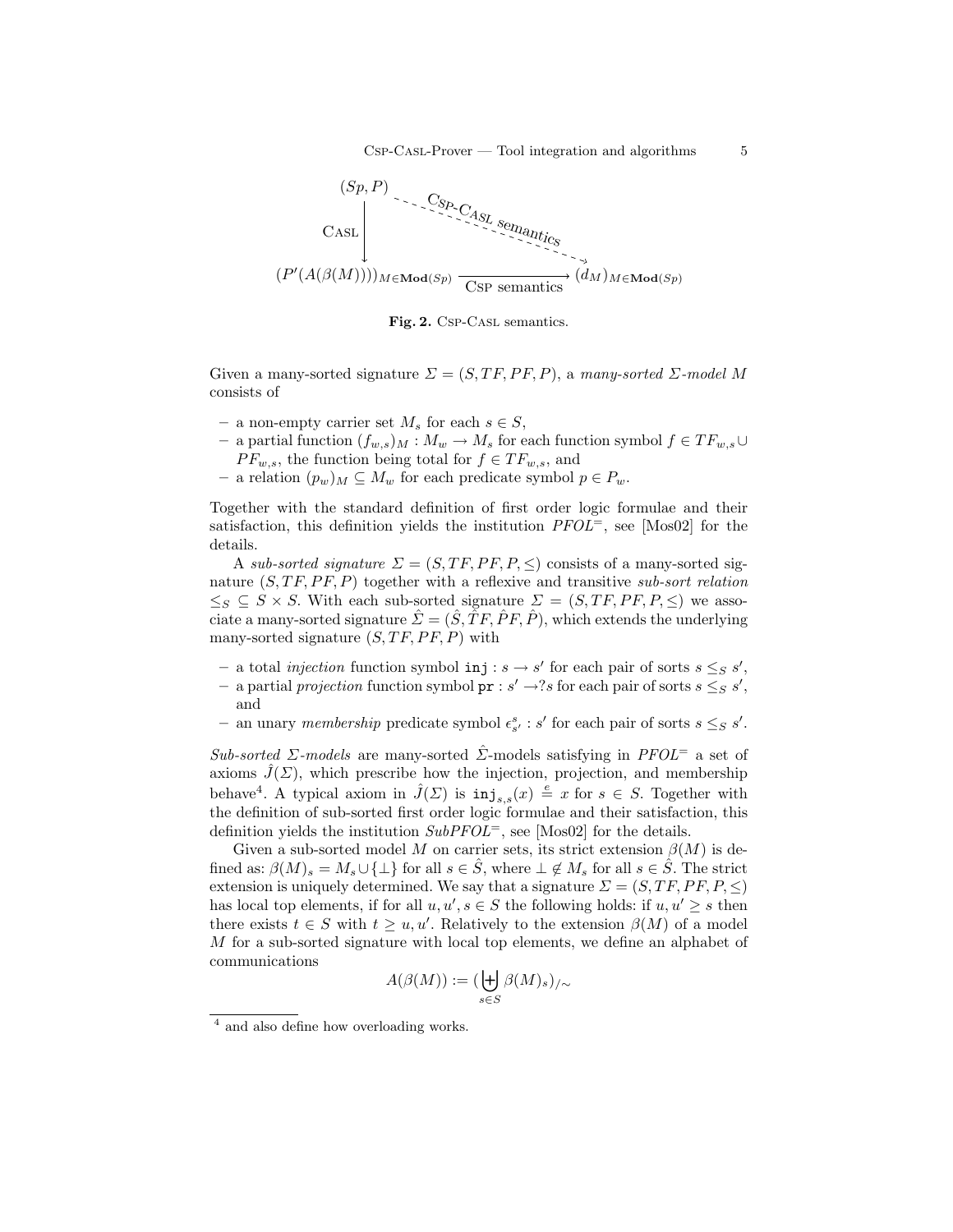where  $(s, x) \sim (s', x')$  iff either

 $- x = x' = \bot$  and there exists  $u \in S$  such that  $s \leq u$  and  $s' \leq u$ ,

or

 $- x \neq \bot, x' \neq \bot$ , there exists  $u \in S$  such that  $s \leq u$  and  $s' \leq u$ , and – for all  $u \in S$  with  $s \leq u$  and  $s' \leq u$  the following holds:

$$
(\mathtt{inj}_{(s,u)})_M(x) = \mathtt{inj}_{(s',u)_M}(x')
$$

for  $s, s' \in S$ ,  $x \in M_s, x' \in M_{s'}$ . For signatures with local top elements the relation ∼ turns out to be an equivalence relation [Rog06].

### 2.3 CSP-CASL refinement

Given a denotational Csp model with domain  $\mathcal{D}$ , the semantic domain of Csp-CASL consists of families of process denotations  $d_M \in \mathcal{D}$ . Its elements are of the form  $(d_M)_{M\in I}$  where I is a class of algebras. As refinement  $\leadsto_{\mathcal{D}}$  we define on these elements

$$
(d_M)_{M \in I} \rightsquigarrow_{\mathcal{D}} (d'_{M'})_{M' \in I'}
$$
  
iff  

$$
I' \subseteq I \land \forall M' \in I' : d_{M'} \sqsubseteq_{\mathcal{D}} d'_{M'},
$$

where  $I' \subseteq I$  denotes inclusion of model classes over the same signature, and  $\sqsubseteq_{\mathcal{D}}$ is the refinement notion in the chosen Csp model  $D$ . Concerning data refinement, we directly obtain the following characterisation:

$$
(Sp, P) \rightsquigarrow_{\mathcal{D}} (Sp', P)
$$
 if  $\begin{cases} 1. & \Sigma(Sp) = \Sigma(Sp'), \\ 2. & \mathbf{Mod}(Sp') \subseteq \mathbf{Mod}(Sp) \end{cases}$ 

The crucial point is that we fix both the signature of the data part and the process P. For process refinement, a similar characterisation is obvious:

$$
(Sp, P) \rightsquigarrow_{\mathcal{D}} (Sp, Q)
$$
 if  $\begin{cases} \text{for all } M \in \mathbf{Mod}(Sp) : \\ P'(A(\beta(M))) \sqsubseteq_{\mathcal{D}} Q'(A(\beta(M))) \end{cases}$ 

Csp-Casl refinement can be decomposed into first a data refinement and then a process refinement<sup>5</sup>:

$$
(Sp, P) \rightsquigarrow_{\mathcal{D}} (Sp', P')
$$
  
\n
$$
\iff (Sp, P) \stackrel{\text{data}}{\rightsquigarrow} (Sp', P) \wedge (Sp', P) \stackrel{\text{proc}}{\rightsquigarrow} (Sp', P')
$$

Here,  $\stackrel{\text{data}}{\leadsto}$  and  $\stackrel{\text{proc}}{\leadsto}$  represent data refinement and process refinement, respectively. Data refinement does not deal with the process part at all. Thus, to prove data refinement we can re-use the existing tool support for Casl. Consequently, we focus in this paper on tool support for process refinement.

<sup>&</sup>lt;sup>5</sup> Note that the order of the decomposition is essential:  $(Sp, P) \rightsquigarrow_{\mathcal{D}} (Sp', P') \neq$  $(Sp, P) \stackrel{\text{proc}}{\rightsquigarrow} (Sp, P') \wedge (Sp, P') \stackrel{\text{data}}{\rightsquigarrow} (Sp', P').$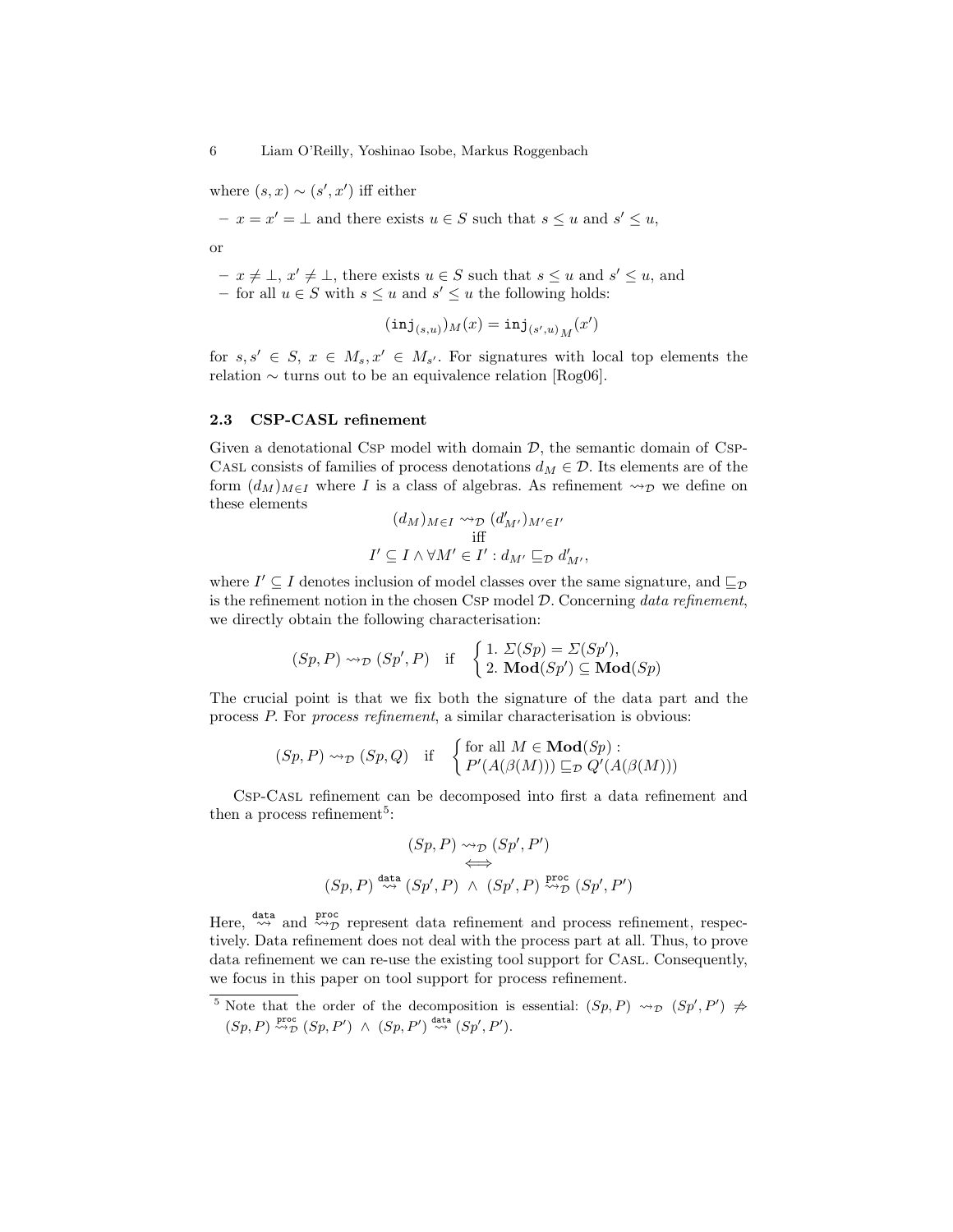# 3 Tools involved

Csp-Casl-Prover makes appropriate re-use of existing technology and tools. In this section we will explain what these tools are and what they do.

### 3.1 Isabelle/HOL

Isabelle/HOL [NPW02] is a widely used, generic interactive theorem prover for Higher Order Logic. Theorems are entered into Isabelle/HOL via commands. Isabelle/HOL then displays proof goals which need to be discharged. For example the command theorem  $T1$ : "a+b = b+a" creates a theorem with the name  $T1$ and a goal of  $a+b = b+a$ .

To prove such a theorem, proof commands are issued which transform goals into other goals (or possibly many sub-goals). A goal is discharged if it is transformed into the truth value True. A theorem is proven when all of its proof obligations have been discharged. Previously established theorems can be used within further proofs as new proof commands. Proof commands can be combined in various ways to form tactics, which can ease the burden of discharging proof goals.

Theory files consist of scripts of Isabelle commands and proof commands. Such theory files can use theorems, proofs, data structures and functions written in other theory files. This brings in a concept of modularity to Isabelle/HOL.

Commands allow the user to extend the logic, for example, by adding new data structures, types, and function definitions to Isabelle/HOL. This allows the user to accommodate for the particular area of interest.

For example, the command datatype Num = N nat | I int adds a new data type with the name Num. This creates a new type which is the sum of natural numbers and integers. Here, N and I are user chosen type constructors while **nat** and **int** are the built in types of natural numbers and integers, respectively. Such a datatype declaration comes with a built in induction tactic within Isabelle/HOL. In our example of Num, this induction tactic simplifies to a complete case distinction.

The commands that Isabelle/HOL offers are able to create new data structures, functions, relations, etc. Theorems can then be used to prove properties of data structures, functions and relations, while proof commands can use the definition of such structures, functions and relations. For example, we define a new function  $plus:$ : Num  $\Rightarrow$  Num  $\Rightarrow$  Num such that a natural number will be returned only if both arguments are natural numbers, else an integer will be returned. The definition of plus is as expected. The following Isabelle/HOL code proves our new function plus to be commutative:

```
theorem comm: "plus a b = plus b a"
apply(induct_tac a)
```
The first line sets up the theorem with the name comm and states that plus is commutative. The second line applies the induction tactic on the variable a. This simplifies to a finite case distinction over our sum type, i.e. a can have the form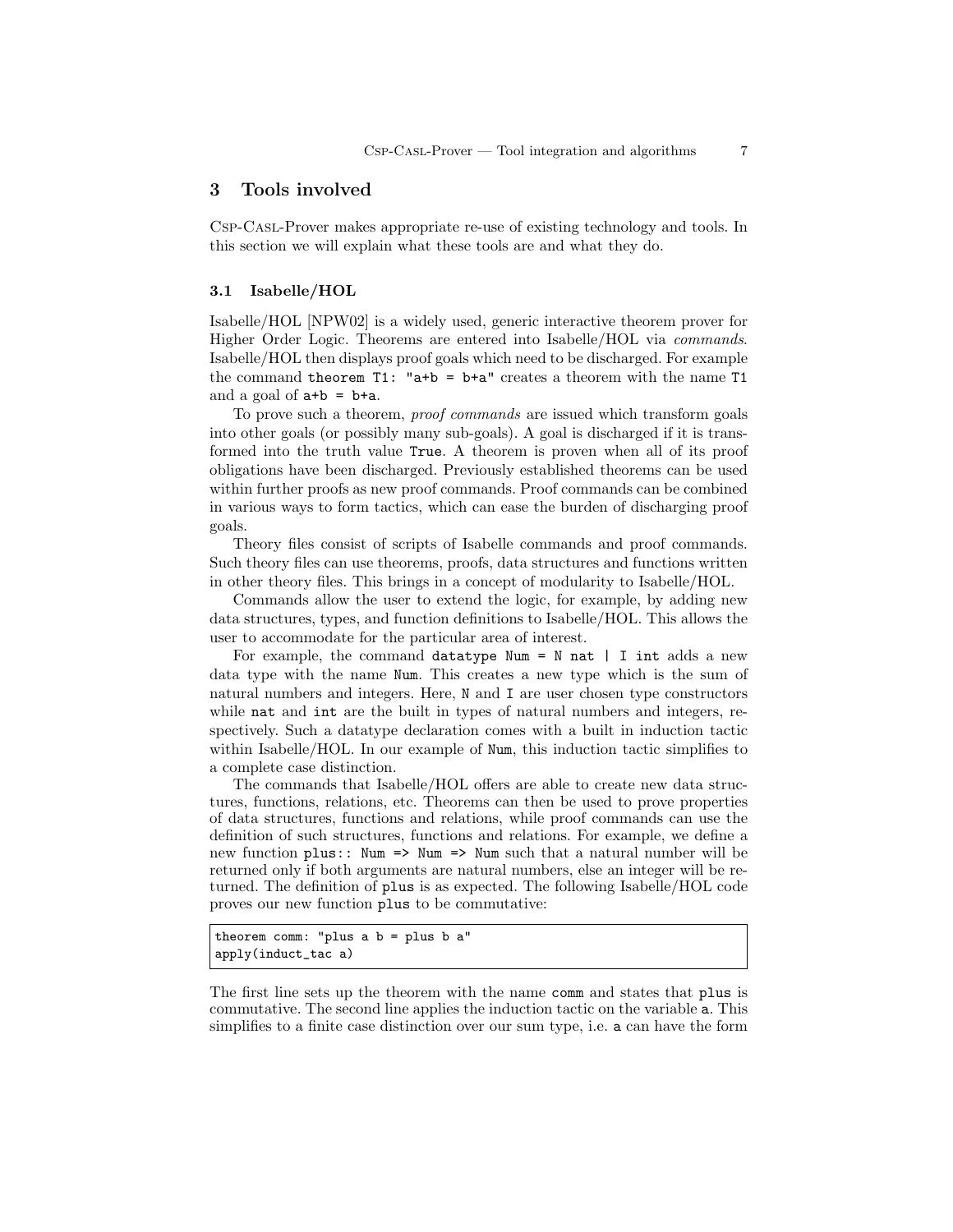N nat or I int. Hence, after application of the induction tactic induct  $\pm$ ac, the following two sub-goals are shown:

```
goal (theorem (comm), 2 subgoals):
1. !!nat. plus (N nat) b = plus b (N nat)
2. !!int. plus (I \text{ int}) b = plus b (I \text{ int})
```
Here b, nat, and int are variables where nat and int are locally bound in each subgoal (indicated by the !! symbol). Further induction on the variable b along with simplification proves our theorem.

### 3.2 HETS

HETS (the Heterogeneous Tool Set) [MML07] is a parsing, static analysis and proof management tool for various specification languages centred around Casl [Mos04].

One of the features of HETS is the ability of translating a specification from one specification language into a specification from another language, while preserving its semantics. An important instance of this is the translation of Casl specifications into suitable code for use in the theorem prover Isabelle/HOL. In our setting we use HETS as an input/output tool, loading specifications written in Casl and encoding them into Isabelle/HOL code. This translation process is non-trivial and Csp-Casl-Prover exploits this functionality heavily.

### 3.3 CSP-Prover

Csp-Prover [IR05,IR06] is a theorem prover built upon Isabelle/HOL. Csp-Prover is dedicated to refinement proofs over Csp processes. It is generic in the models of Csp that can be used. It can be instantiated with all main Csp models. The trace model  $\mathcal T$  and the stable-failures model  $\mathcal F$  are available, while implementations of the stable-revivals model  $\mathcal R$  and failure-divergences model  $\mathcal N$  are underway. Csp-Prover provides a deep-encoding of Csp within Isabelle/HOL. Consequently, it offers a type 'a proc (which is used within Section 5.2), the type of CsP processes that are built over the alphabet 'a, where 'a is an Isabelle/HOL type variable.

Csp-Prover supports two proof methods, namely syntactical and semantical proofs. Syntactical proofs transform the syntax of Csp processes into equivalent Csp processes until syntactical identity is reached. Semantical proofs evaluate the denotational semantics of Csp processes and compare the denotations.

Csp-Prover comes with a large collection of Csp laws and tactics. Csp-Prover tactics combine these laws to powerful proof principles. One typical example is the tactic cspF\_hsf\_tac, which transforms CsP processes to a 'head normal form' over the model  $\mathcal{F}$ .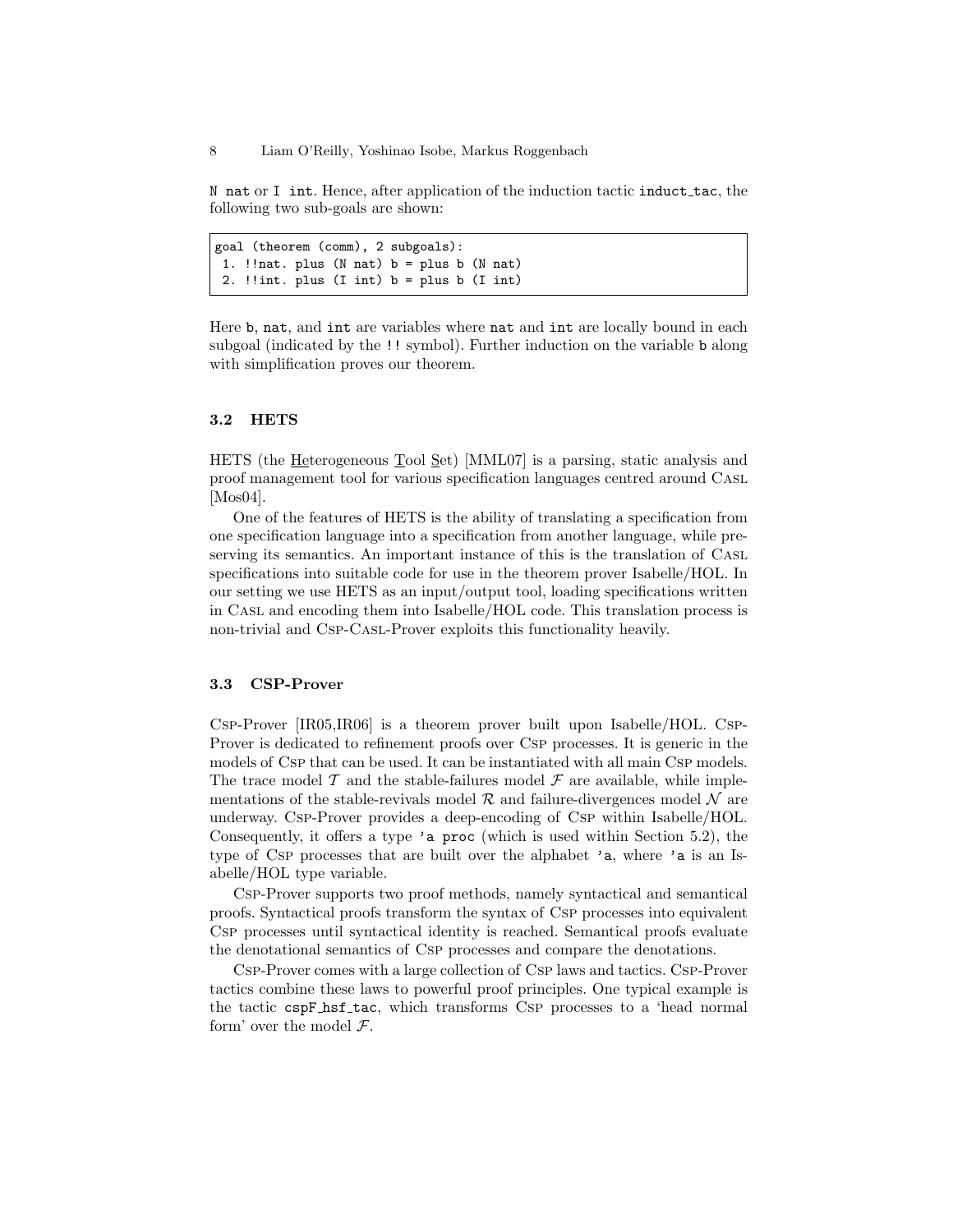

Fig. 3. Diagram of the basic architecture of Csp-Casl-Prover.

# 4 Basic architecture of CSP-CASL-Prover

Csp-Casl-Prover uses the existing tools HETS and Csp-Prover discussed in Sections 3.2 and 3.3. Its proposed architecture is shown in Figure 3. The overall idea is that Csp-Casl-Prover takes a Csp-Casl process refinement statement as its input. The Csp-Casl specifications involved are parsed and transformed by Csp-Casl-Prover into a new file suitable for use in Csp-Prover. This file can then be directly used within Csp-Prover to interactively prove if the Csp-Casl process refinement holds. For example, dead lock freedom of a system of processes can be proven using such a refinement statement, see Section 8 for details.

Csp-Casl-Prover re-uses the existing functionality of HETS in order to produce part of the file that will be used as input to Csp-Prover. We take the data part of a Csp-Casl specification and translate this into Isabelle/HOL via HETS. This generates (in general) several types in Isabelle/HOL, which need to be transformed into one alphabet to become the parameter of the Csp-Prover process type 'a proc. This is expressed in Figure 3 by HETS being labelled as "Hets  $+$ ", which represents the extra encoding that needs to be done. This is discussed in more detail Section 5.2.

The final form of the file which is produced by Csp-Casl-Prover (i.e. HETS and the extra encoding) is labelled as "Translated Processes and Data Refinement" in Figure 3. Figure 4 shows how this file is split up into five distinct parts. The first three parts can all be automatically generated from the original Csp-Casl specification. The final two parts are dependent on the application. Csp-Casl-Prover provides place holder code that the user can fill in and expand.

The first part of the file shown in Figure 4 "Hets Translation of CASL" is the direct encoding of the data part of the CsP-CASL specification which is produced by HETS – see Section 5.1. The second part "Alphabet Construction & Justi-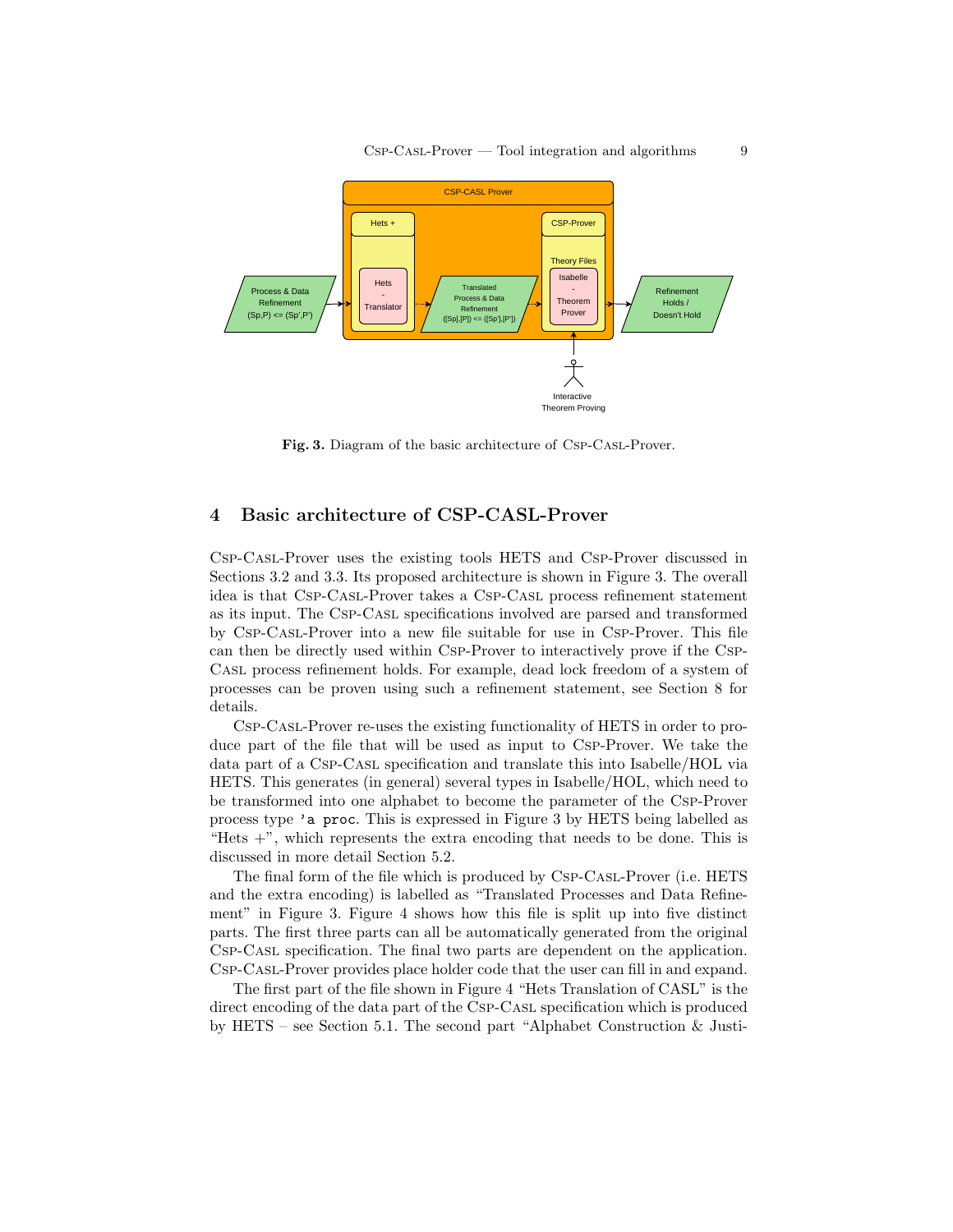| Hets Translation of CASL                       |  |                                                         |  |
|------------------------------------------------|--|---------------------------------------------------------|--|
| Alphabet Construction & Justification Theorems |  | To be automatically<br>generated by CSP-CASL<br>Prover. |  |
| Integration Theorems                           |  |                                                         |  |
| Data Theorems                                  |  | Application dependent, to<br>be provided by the user.   |  |
| Process Theorems                               |  |                                                         |  |

Fig. 4. Structure of a translated Csp-Casl specification using Csp-Casl-Prover.

fication Theorems" provides the Csp-Casl semantics, namely the alphabet of communications, over which Csp processes can be constructed – see Section 5.2. The third part "Integration Theorems" provides the user with a mechanism to lift proof obligations on processes to proof obligations on data in the HETS encoding only – see Section 6. These Integration Theorems are crucial in keeping the final proof of the process refinement small, readable and manageable – see Section 8 for an example. The forth part is where the user shall write auxiliary theorems and proofs which are helpful for the specific refinement to be proven. The final part is where the user shall provide the proof of the refinement between the processes.

### 5 Alphabet construction

In this section we first discus the encoding that is produced by HETS. Then we describe how to encode the alphabet construction in Isabelle/HOL.

### 5.1 HETS encoding

We use HETS in order to encode the data part of a CSP-CASL specification<sup>6</sup>. Essentially, HETS produces Isabelle/HOL commands such as typedecl and function declarations, followed by axioms which define the properties of such declared types and functions. Casl sub-sorting and partiality are encoded within Isabelle/HOL by adding undefined elements to each sort and by providing injection and projection functions between sorts in the sub-sort relation. Full details of this encoding can be found in Chapter 4 of [Mos02].

Figure 5 shows part of the encoding<sup>7</sup> that HETS produces for the CSP-CASL specification for the nucleus of the EP2 dialog in Figure 1.

HETS produces one typedecl for each sort declared in the Csp-Casl specification. A typedecl command extends the signature by a new type which is

<sup>6</sup> Currently, the chosen encoding of HETS does not allow for the use of free and generated types, however, this difficulty will be over come in future versions of HETS.

 $\frac{7}{7}$  For the purposes of a clear presentation in the paper, we have slightly adapted the naming scheme of HETS.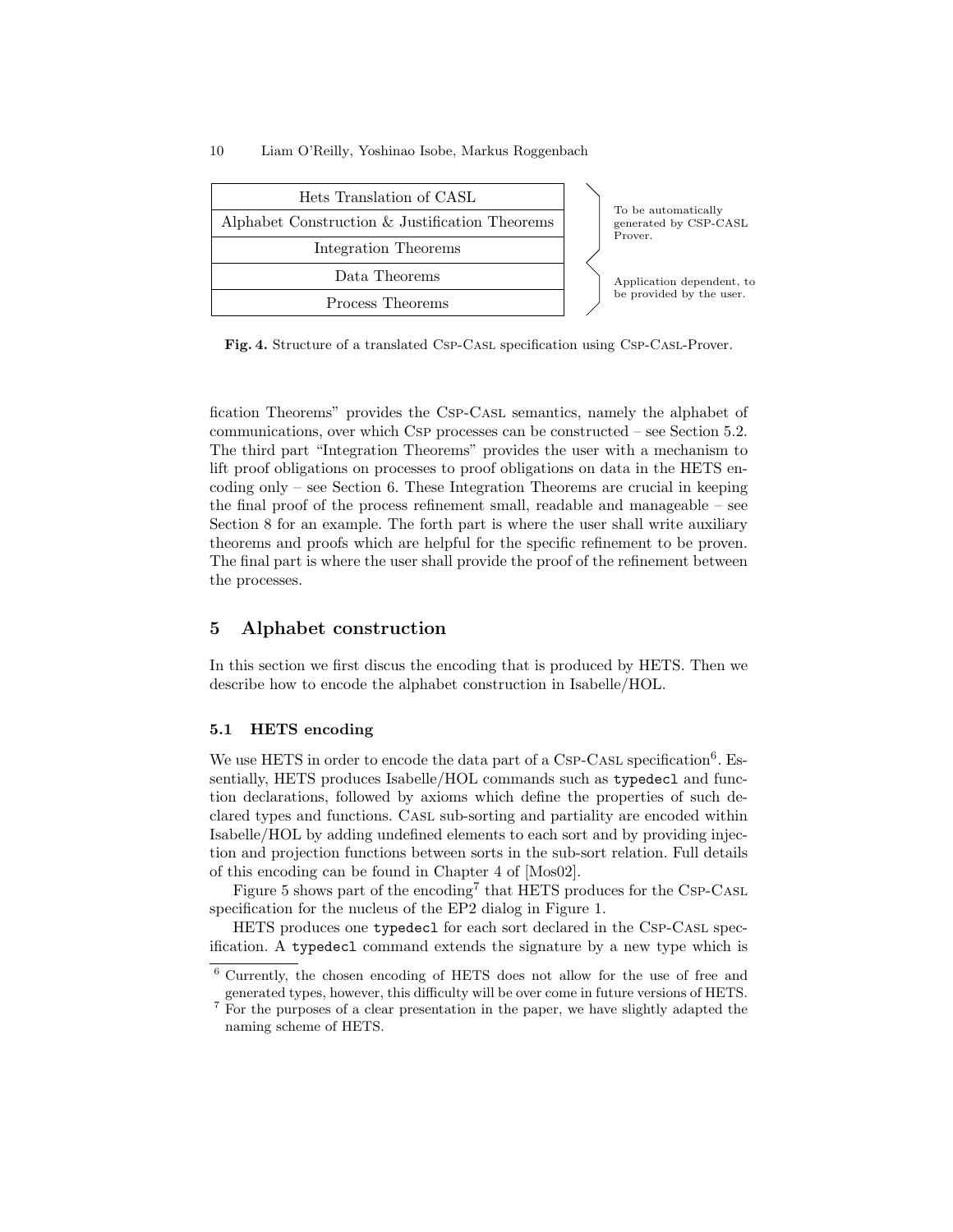```
typedecl D_SI_Init
typedecl D_SI_Init_ConfigDataRequest ...
consts
e :: "D_SI_Init_SessionEnd" r :: "D_SI_Init_ConfigDataRequest"
g_{--}bottom_1 :: "D_{-}SI_{-}Init" ...
g__defined_1 :: "D_SI_Init => bool"
g__defined_2 :: "D_SI_Init_ConfigDataRequest => bool"
g__defined_4 :: "D_SI_Init_SessionEnd => bool" ...
g__inj_1 :: "D_SI_Init_ConfigDataRequest => D_SI_Init"
g_{-}inj<sub>-</sub>3 :: "D<sub>-</sub>SI<sub>-</sub>Init<sub>-</sub>SessionEnd => D<sub>-</sub>SI<sub>-</sub>Init" ...
g__proj_1 :: "D_SI_Init => D_SI_Init_ConfigDataRequest" ...
ga\_nonEmpty : "EX x. g\_defined\_1(x)" ...
ga\_notDefBottom: "ALL x. ("g\_defined_1(x)) = (x = g\_bottom_1)" ...
Ax1 : "ALL x. ALL y. g_defined_2(x) & g_defined_4(y) -->
       \degree g__inj_1(x) = g__inj_3(y)"
```
Fig. 5. HETS Encoding for the nucleus of the EP2 specification (Figure 1).

assumed to be non-empty. After introducing all types for messages, the constants e and r are declared. Their type is the translated version of the sort from the specification, i.e. D SI Init SessionEnd and D SI Init ConfigDataRequest, respectively. Then constants representing an undefined element of each sort are declared. The constant  $g$ -bottom 1 represents the undefined element of type D SI Init. This is where the strict encoding of the models is produced - see Section 2.2. Next, functions are declared to capture definedness, injection and projection functions. This is followed by axioms that control how these function behave, including the axioms of  $\hat{J}(\Sigma)$  from Section 2.2 which describe the encoding of the sub-sorted signature into a many-sorted signature. Besides this, the axioms state that there is a single unique undefined element in each sort - see axiom ga notDefBottom – and that each sort has at least one defined element – see axiom ga nonEmpty. Full details of these axioms can be found in [Mos02]. Finally, the original axiom from the Csp-Casl specification has been added with the name of Ax1. This axiom changes slightly from the specification because of the encoding of undefined elements. Now the axiom states that two messages of types D SI Init ConfigDataRequest and D SI Init SessionEnd are never equal if they are both defined.

### 5.2 Alphabet construction within Isabelle/HOL

The goal of the alphabet construction is to create an alphabet of communications (the new type Alphabet) in Isabelle/HOL as set out in Section 2.2. We then use this type with Csp-Prover to form the type Alphabet proc of Csp processes over this alphabet of communications.

As HETS produces a shallow encoding of Casl, it is impossible to give a single alphabet definition within Isabelle/HOL. To overcome this obstacle, we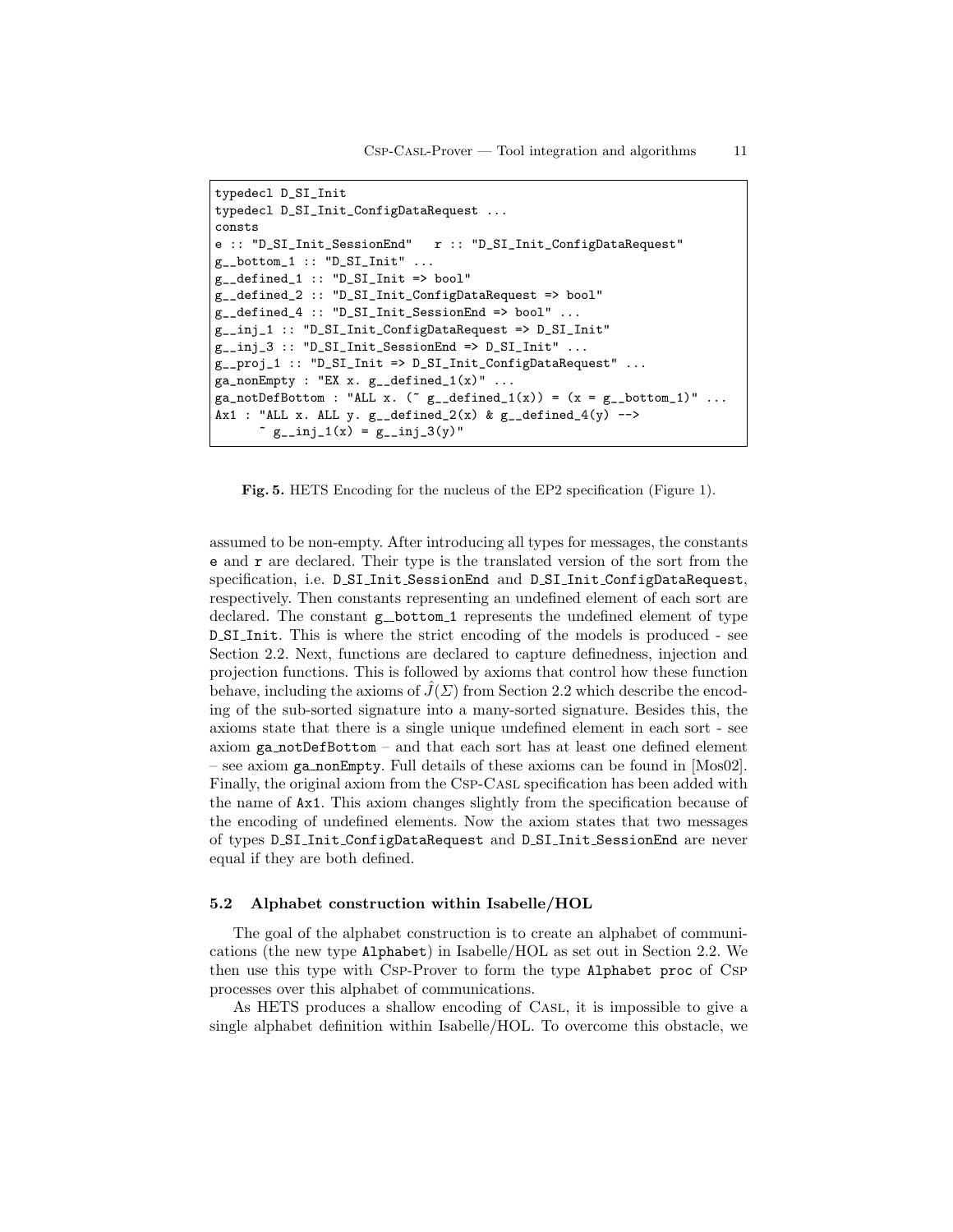```
consts
  compare_with_A :: "D_SI_Init => PreAlphabet => bool"
primrec
  compare\_with_A.A: "compare\_with_A ax (C_A ay) = (ax = ay)"
  compare_with_A_B: "compare_with_A ax (C_B by) = (ax = g_{\text{min}}(by))"
...
consts
  eq :: "PreAlphabet => PreAlphabet => bool"
primrec
  eq_A: "eq(C_A ax) = compare\_with_A ax"eq_{B}: "eq(C_{B} bx) = compare\_with_{B} bx"
...
```
Fig. 6. Alphabet construction for the nucleus of the EP2 dialog (Figure 1).

produce an encoding which is specifically crafted, however in a systematic way for each data part of a Csp-Casl specification. This encoding can automatically be produced by an algorithm that we report on in this paper.

The algorithm generates the code in multiple stages. First the algorithm produces the construction section followed by the justification section. The construction section creates a new type what we call PreAlphabet and defines a relation over this type. The *justification section* is a collection of theorems and proofs which make sure that we are allowed to use the code from the construction section in the way we want. Then the alphabet of communications is produced using both the type PreAlphabet and the relation.

The construction section consists of a new data-type called the PreAlphabet which is the disjoint union of all the sorts that HETS produces. The particular code for the creation of the PreAlphabet for the nucleus is:

| $datatype$ PreAlphabet = $C_A$ D_SI_Init |  |
|------------------------------------------|--|
| C_B D_SI_Init_ConfigDataRequest          |  |
| C_C D_SI_Init_ConfigDataResponse         |  |
| C D D SI Init SessionEnd                 |  |
| C E D SI Init SessionStart               |  |
|                                          |  |

Next a relation called eq is defined. This relation takes as parameters two elements of the PreAlphabet and checks weather they are equal with respect to the Csp-Casl semantics (this is the relation  $\sim$  from Section 2.2).

Figure 6 shows part of the code that is produced for the eq relation of the nucleus. Here, auxiliary functions are used to compare each constructor of the data-type PreAlphabet with every other constructor. These auxiliary functions are used in order to make use of primitive recursion in Isabelle/HOL. Finally the eq relation is defined. Basically, two elements of the PreAlphabet are equal if they are equal in all super-sorts. This is accomplished using the injection functions to test the elements of the PreAlphabet at the correct sorts.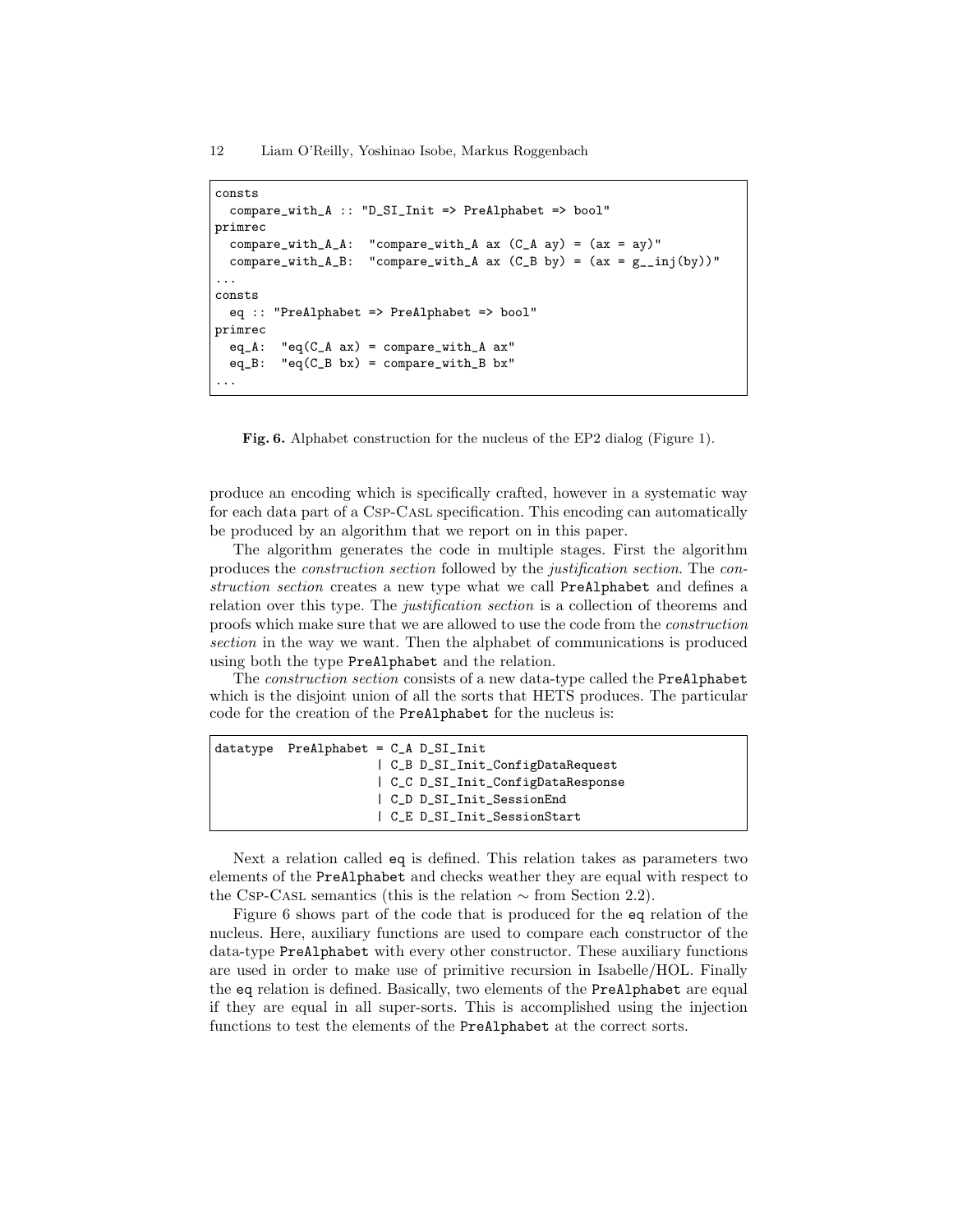The Csp-Casl-semantics requires the relation eq to be an equivalence relation. The justification section checks that this property holds. The code for checking reflexivity and symmetry is simple. Thus, we focus on the proof of transitivity. The main idea behind this proof is to induct all the variables until only finitely many case distinctions remain. Isabelle/HOL can then automatically solve all of the cases by using some previously proven lemmas. Figure 7 shows part of the code that is produced to check that the eq relation is transitive. We carefully apply induction to the variables  $x$  and  $y$  in specific sub-goals by first pulling the sub-goal to the top of the list (using the prefer command) and then applying induction to the variable in the first sub-goal. The numbers associated with each prefer command are systematically generated by our algorithm.

```
lemma eq_trans: "[| eq x y ; eq y z |] ==> eq x z"
apply(induct x)
prefer 1 apply(induct y)
prefer 6 apply(induct y)
...
prefer 16 apply(induct y)
prefer 21 apply(induct y)
prefer 1 apply(induct z)
prefer 6 apply(induct z)
...
prefer 116 apply(induct z)
prefer 121 apply(induct z)
apply(auto simple add: g_i_inj_x_eq_g_inj_y ... g_i.inj_x_eq_g_inj_y ...done
```
Fig. 7. Proof of transitivity of the eq relation.

We illustrate this proof idea by a concrete example. Consider the sub-sort structure shown in Figure 8 where the functions shown are the injections functions which HETS provides<sup>8</sup>. After applying induction one of the resulting proof obligations is  $x \sim y \land y \sim z \Rightarrow x \sim z$ , where  $x, y$  and z are variables of the types S, T and U, respectively. Expanding the definition of  $x \sim z$  yields two new sub-goals:  $inj$   $S$   $U(x) = z$  and  $inj$   $S$   $V(x) = inj$   $U$   $V(z)$ . We focus here on proving  $inj$   $S$   $V(x) = inj$   $U$   $V(z)$ . This equation means that x is equal to z in the sort V. Expanding the definition of  $x \sim y$  we obtain the equation  $inj$   $S$   $V(x) = inj$   $T$   $V(y)$ . From  $y \sim z$  we obtain  $inj$   $T$   $V(y) = inj$   $U$   $V(z)$ . These two facts together yield  $inj$   $S$ - $V(x) = inj$ - $U$ - $V(z)$ . This proves one part of the goal, the other can be proven in a similar way using the fact that the functions we use are injections (these axioms are provided by HETS). Isabelle/HOL can carry out all these proofs fully automatically, provided the simplifier is en-

<sup>8</sup> We use the notation of ∼ inplace of the Isabelle function eq.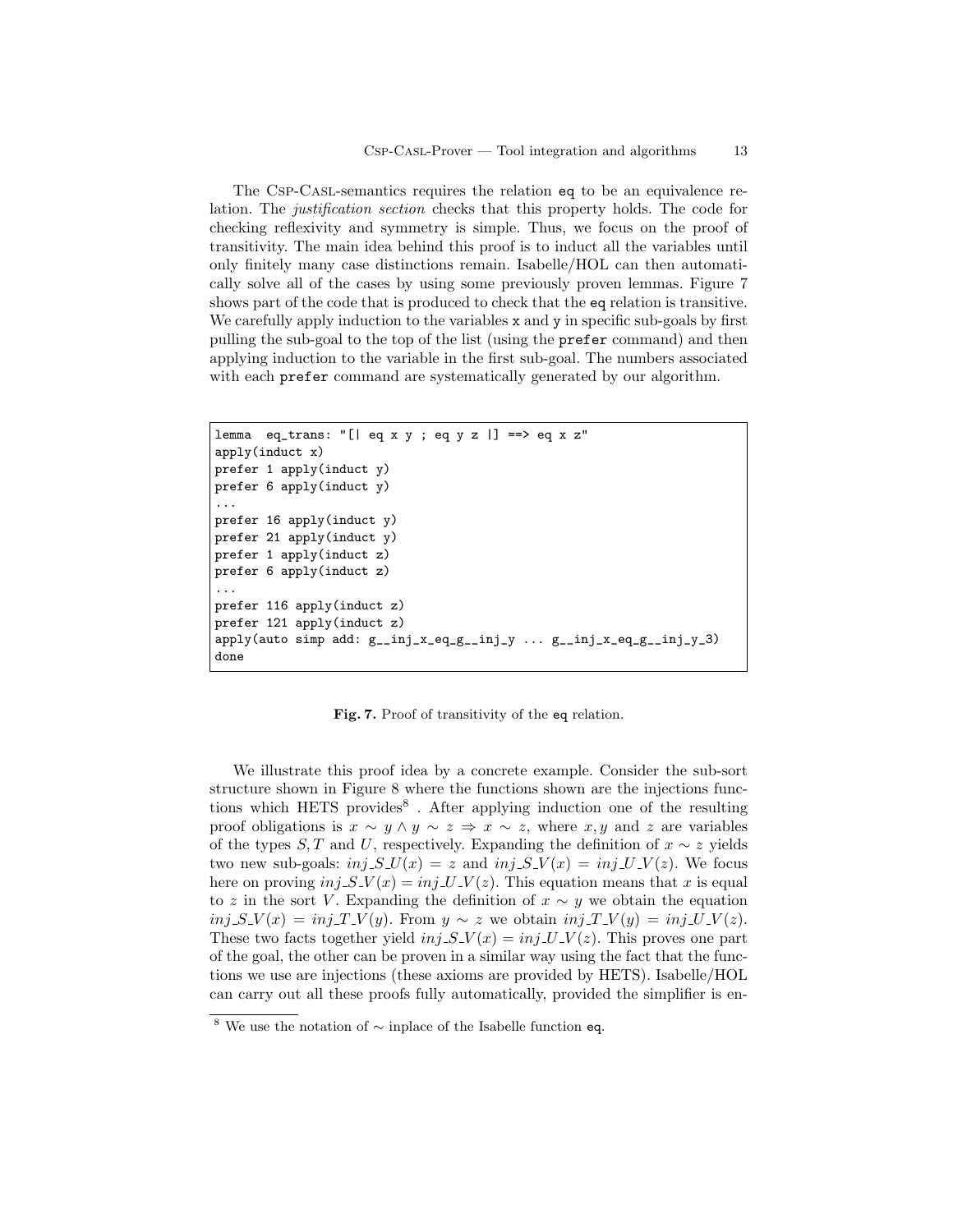14 Liam O'Reilly, Yoshinao Isobe, Markus Roggenbach



Fig. 8. Example of a possible sub-sort structure with injection functions.

riched with the right injection axioms, see the last but one line apply(auto simp add:  $g_{ni}$   $x_{eq_{-g_{ni}}}$   $y_{ni}$   $\ldots$   $g_{ni}$   $x_{eq_{-g_{ni}}}$   $x_{eq_{-g_{ni}}}$   $y_{ni}$   $y_{ni}$   $y_{ni}$   $y_{ni}$   $y_{ni}$ 

Figure 9 shows part of the algorithm which produces the theorem and proof of transitivity of the eq relation.

```
Let n = Number of Sorts in the Specification.
output lemma eq_trans: "[| eq x y; eq y z |] ==> eq x z"
output apply(induct x)
for i = 1 to n {output prefer (i*n)+1 apply(induct y)}
for i = 1 to n^2 {output prefer (i*n)+1 apply(induct z)}
output apply(auto simp add:'{all Inject, all Decomp}')
output done
```
Fig. 9. Algorithm for producing the theorem and proof of transitivity of the eq relation.

Finally, after the justification section, the alphabet of communications is constructed:

```
instance PreAlphabet::eqv
by intro_classes
defs (overloaded) preAlphabet_sim_def : "x ~ y == eq x y"
instance PreAlphabet::equiv
apply(intro_classes)
apply(unfold preAlphabet_sim_def)
apply(rule eq_refl)
apply(rule eq_trans, auto)
apply(rule eq_symm, simp)
done
types Alphabet = "PreAlphabet quot"
```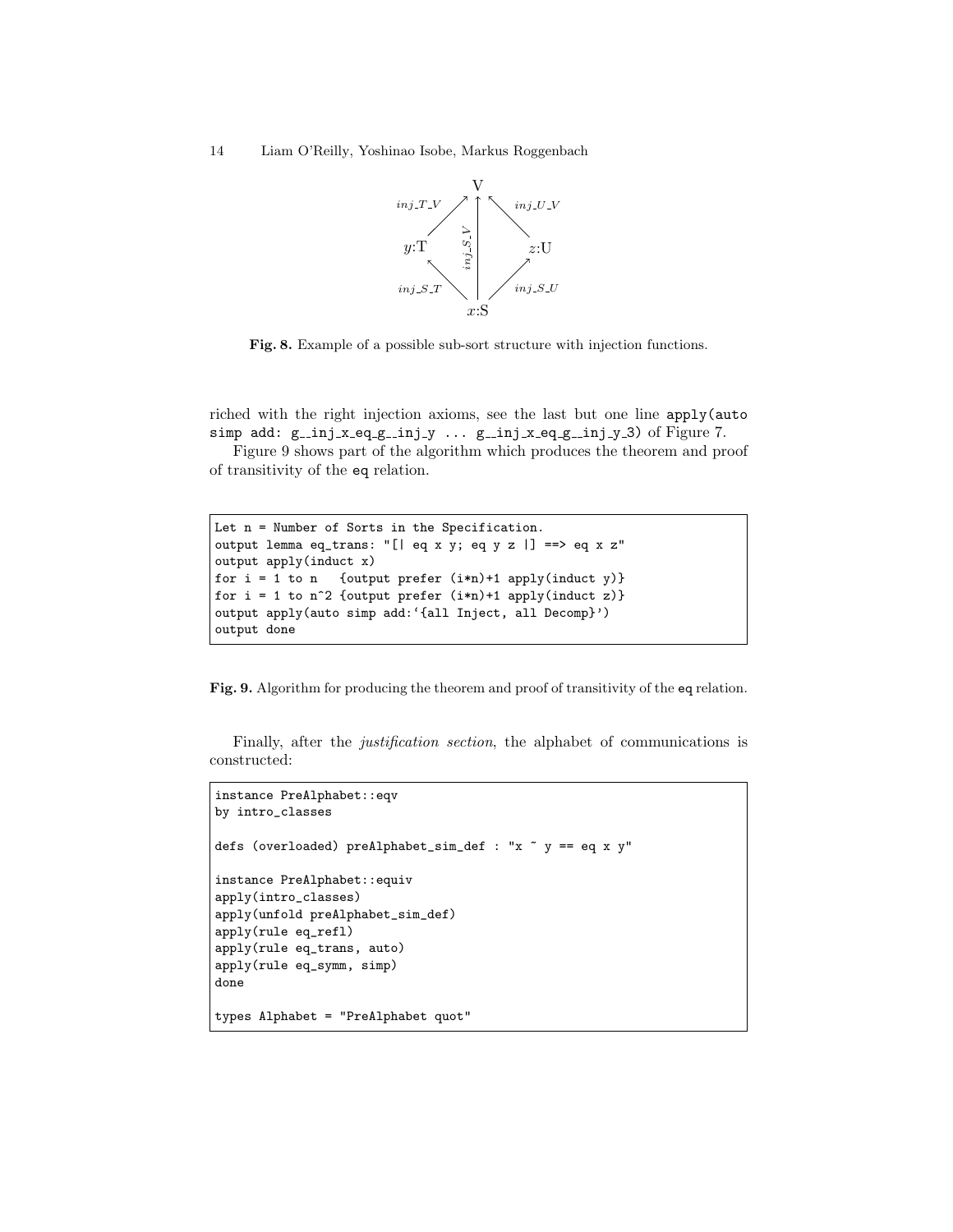First we instantiate PreAlphabet as the class eqv which allows us to define a relation ∼. Then we define this relation in terms on the eq function. In the next step we instantiate PreAlphabet as the class equiv, which comes with proof obligations that the ∼ relation is indeed an equivalence relation. Finally we create a type synonym called Alphabet as the quotient of PreAlphabet

# 6 Integration theorems

Csp processes communicate within the alphabet of communications. As the alphabet of communications is a quotient, Csp processes actually communicate equivalence classes. Arguing about the elements of the communications alphabet can therefore be difficult. However, Csp-Casl-semantics asks only three different questions on the alphabet of communications, see [Rog06]. The most prominent is the test whether two elements of the alphabet of communications are equal or not. This test, for example, is used when two processes synchronise.

In order for the end-user to be able to easily argue on the Csp-Casl process part they need to be able to easily test whether two equivalence classes are equal or not. Csp-Casl-Prover provides integration theorems which allow tests on the alphabet of communications to be lifted back to tests on the data from the HETS encoding. Figure 10 shows an example of one such integration theorem from the nucleus of the EP2 dialog.

```
lemma integration_theorem: "(class(C_B t1) = class(C_B t2)) =
                              (g_{--}inj(t1) = g_{--}inj(t2))"
apply(simp add: quot_equality)
apply(unfold preAlphabet_sim_def)
apply(auto simp add: g\_inj_x\_eq_g\_inj_y \dots g\_inj_x\_eq_g\_inj_y)
done
```
Fig. 10. Example of an integration theorem and it's proof.

The integration theorem of Figure 10 states that two equivalence classes, which are based on the type "data request" (as they have the form  $C_B x$ ), are equal if and only if their underlying elements of the pre-alphabet are equal in their top most sort (i.e. D SI Init). Such data theorems and their proofs can be automatically generated by algorithms.

Proof practice shows that with these integration theorems available, reasoning about the behavioural aspects of a Csp-Casl specification becomes as easy (or challenging) as reasoning on data and processes separately, where reasoning on processes usually depends on theorems concerning data.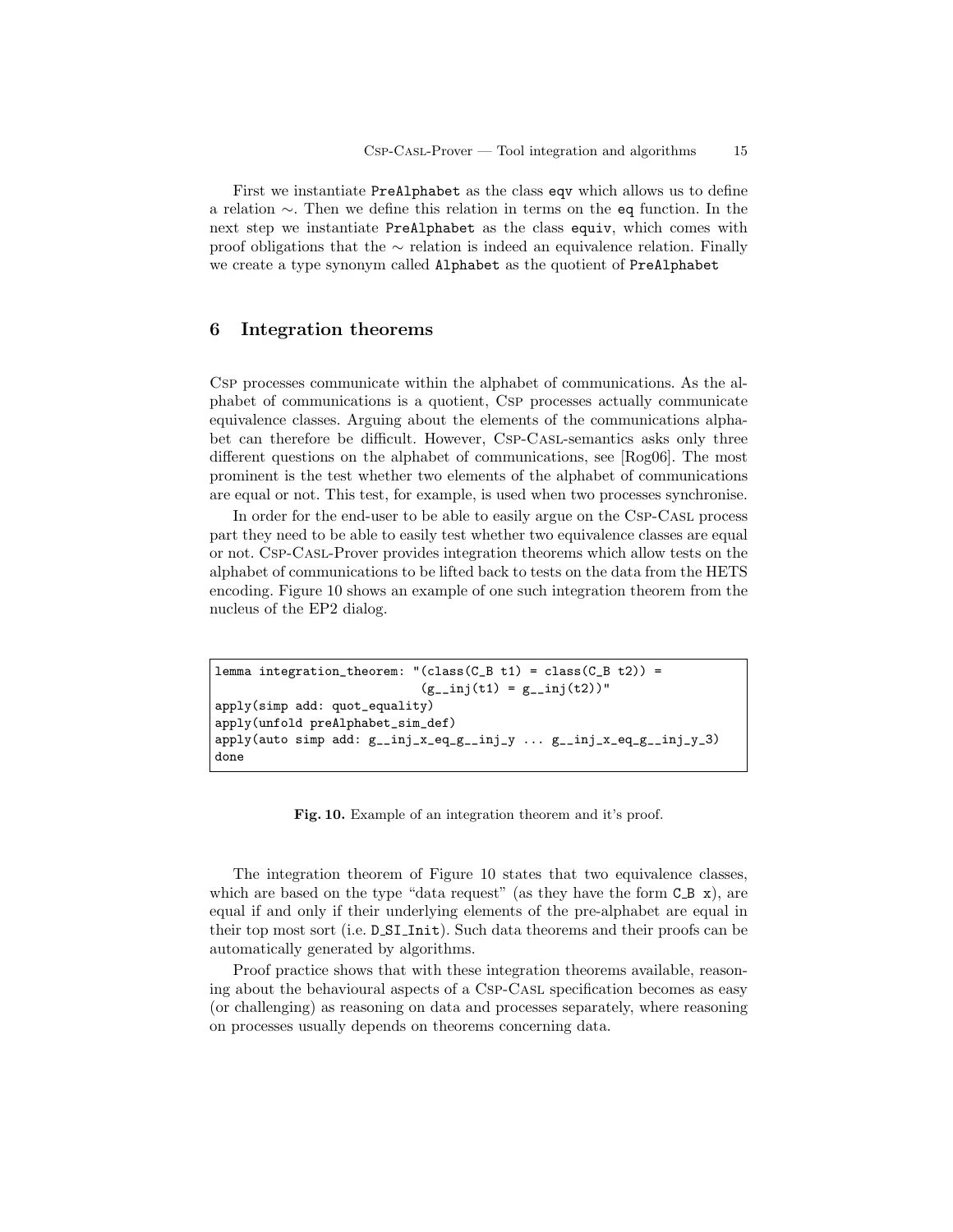### 7 Dependencies

The following table shows the dependencies of the pre-alphabet construction and the integration theorems.  $T(D)$  denotes that the theorem is dependent on the parameter in the column heading, while  $T(I)$  expresses that the theorem is independent of the parameter in the column heading, and similar  $P( )$  expresses the dependencies of the proofs on the parameter in the column heading.

|                                                     |                                                   |                                | $\vert$ Specification $\vert \neq$ of Sorts $\vert$ Sub-sort Structure |
|-----------------------------------------------------|---------------------------------------------------|--------------------------------|------------------------------------------------------------------------|
| Pre-Alphabet Construction $T(D) / P(D) T(I) / P(D)$ |                                                   |                                | $T(D)$ / $P(D)$                                                        |
| eq_Reflexivity                                      | $\parallel$ T(I) / P(I) $\mid$ T(I) / P(I) $\mid$ |                                | T(I) / P(I)                                                            |
| $eq$ -Symmetry                                      | T(I) / P(D)  T(I) / P(D)                          |                                | T(I) / P(I)                                                            |
| eq_Transitivity                                     | T(I) / P(D)  T(I) / P(D)                          |                                | T(I) / P(D)                                                            |
| Integration Theorems                                |                                                   | $\langle P(D)   T(I)   P(D)  $ | $T(D)$ / $P(D)$                                                        |

The reflexivity property of the eq relation is completely independent of the specification whereas the proof of symmetry relies only on the number of sorts and the proof of transitivity relies on the number of sorts and the sub-sort structure(indirectly). The integration theorems are the most dependent on the specification. All these proofs can be automatically generated by algorithms.

# 8 Proof of deadlock freedom of EP2

```
spec D_ACL_GetInitialisation =
    sorts SessionStart, SessionEnd,
          ConfigDataRequest, ConfigDataResponse < D_SI_Init
    forall x:ConfigDataRequest; y:SessionEnd . not (x=y)
    ops r: ConfigDataRequest; e: SessionEnd
end
ccspec sequential_system =
 data D_ACL_GetInitialisation
  channels C_SI_Init: D_SI_Init
 process
let
    Abstract =
       C_SI_Init ! sessionStart: SessionStart -> Loop
   Loop = C_SI_Init ! e \rightarrow SKIP|~| C_SI_Init ! r -> C_SI_Init ! response: ConfigDataResponse
                           -> Loop
  in Abstract
end
```
Fig. 11. Csp-CasL specification of a sequential system.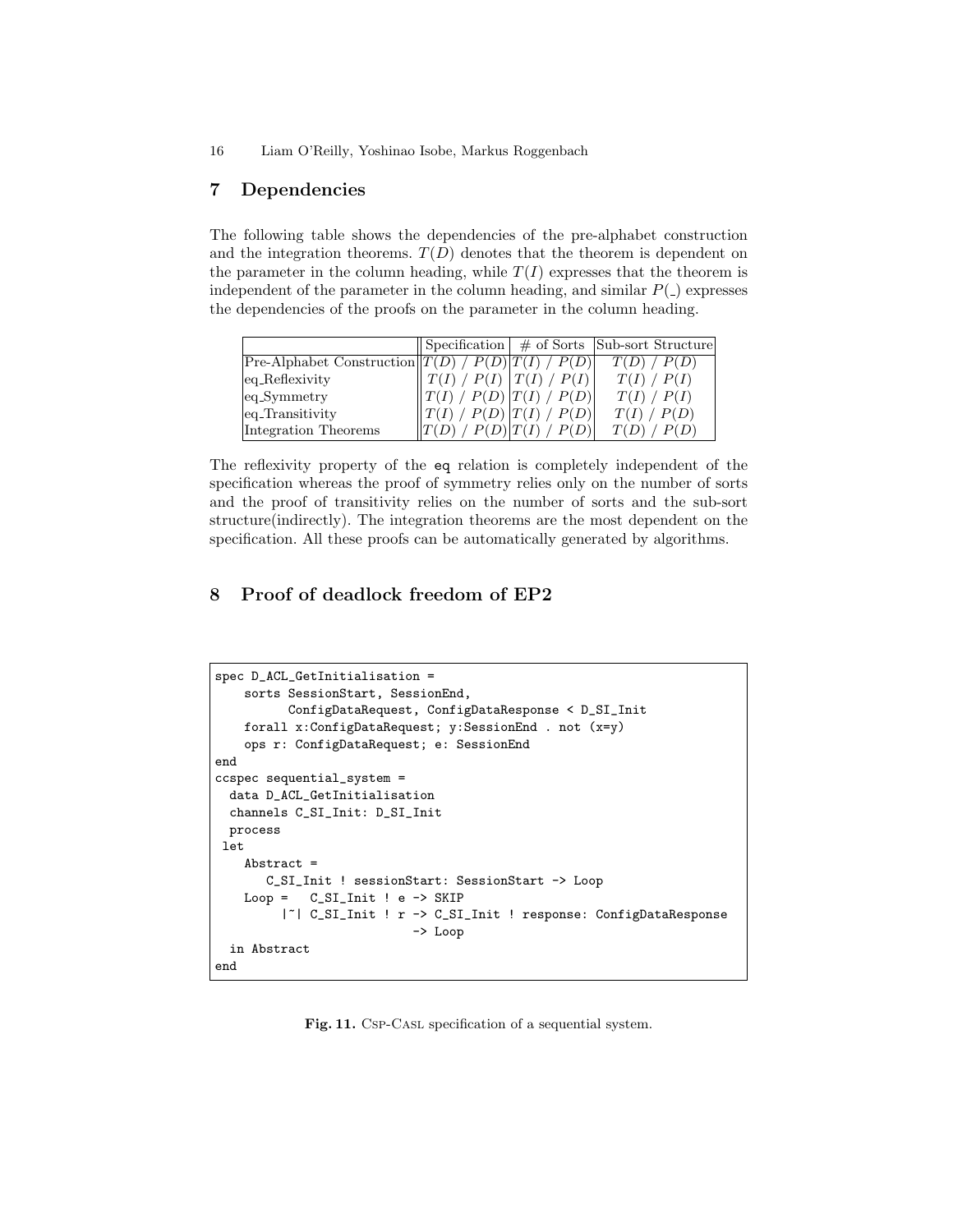As an application of Csp-Casl-Prover we show how to prove deadlock freedom in an industrial setting. Here we prove deadlock freedom of the nucleus as shown in Figure 1. We have also proven deadlock freedom of the full EP2 dialog: the proof script scales up.

Our approach is to prove that, in the stable failures model  $\mathcal{F}$ , the nucleus is a refinement of the sequential system shown in Figure 11. Here, we have an Abstract process that sends a SessionStart value and then enters a loop. The Loop process either sends a SessionEnd message and terminates, or it sends a ConfigDataRequest message followed by a ConfigDataResponse message and then repeats the loop. Loop chooses internally, which of these two branches is taken. As this system has no parallelism it is impossible for it to deadlock. Process refinement within stable failures model preserves deadlock freedom. Hence if we can show that the EP2 nucleus is indeed a refinement of the sequential system, the EP2 nucleus is guaranteed to be deadlock free.

For our refinement proof we apply the algorithms discussed in this paper on both the EP2 nucleus as well as on the sequential system specification. Adding the integration theorems to Isabelle/HOL's simplifier set then allows us to prove deadlock freedom as shown in Figure 12 (we actually show more, namely that both systems are equivalent). This refinement proof involves recursive process definitions. These are first unfolded, then (metric) fixed point induction is applied. A powerful tactic from Csp-Prover finally discharges the proof obligation. The whole proof script involves syntactic proof techniques only.

```
theorem ep2: "Abs_System =F System"
apply (unfold System_def Abs_System_def)
apply (rule cspF_fp_induct_left[of _ "Abs_System_to_System"])
apply (simp_all)
apply (induct_tac p)
apply (tactic {* cspF_hsf_tac 1 *} | rule cspF_decompo |
       auto simp add: csp_prefix_ss_def image_iff inj_on_def)+
done
```
Fig. 12. Proof of deadlock freedom of the nucleus (see Figure 1).

# 9 Summary and future work

We have shown how to combine the tools HETS and Csp-Prover into a proof tool for Csp-Casl. The main challenges turned out to be the encoding of Csp-Casl's alphabet construction in Isabelle/HOL as well as the automated generation of integration theorems. The alphabet construction turns a many-sorted algebra into a flat set of communications. The integration theorems translate questions